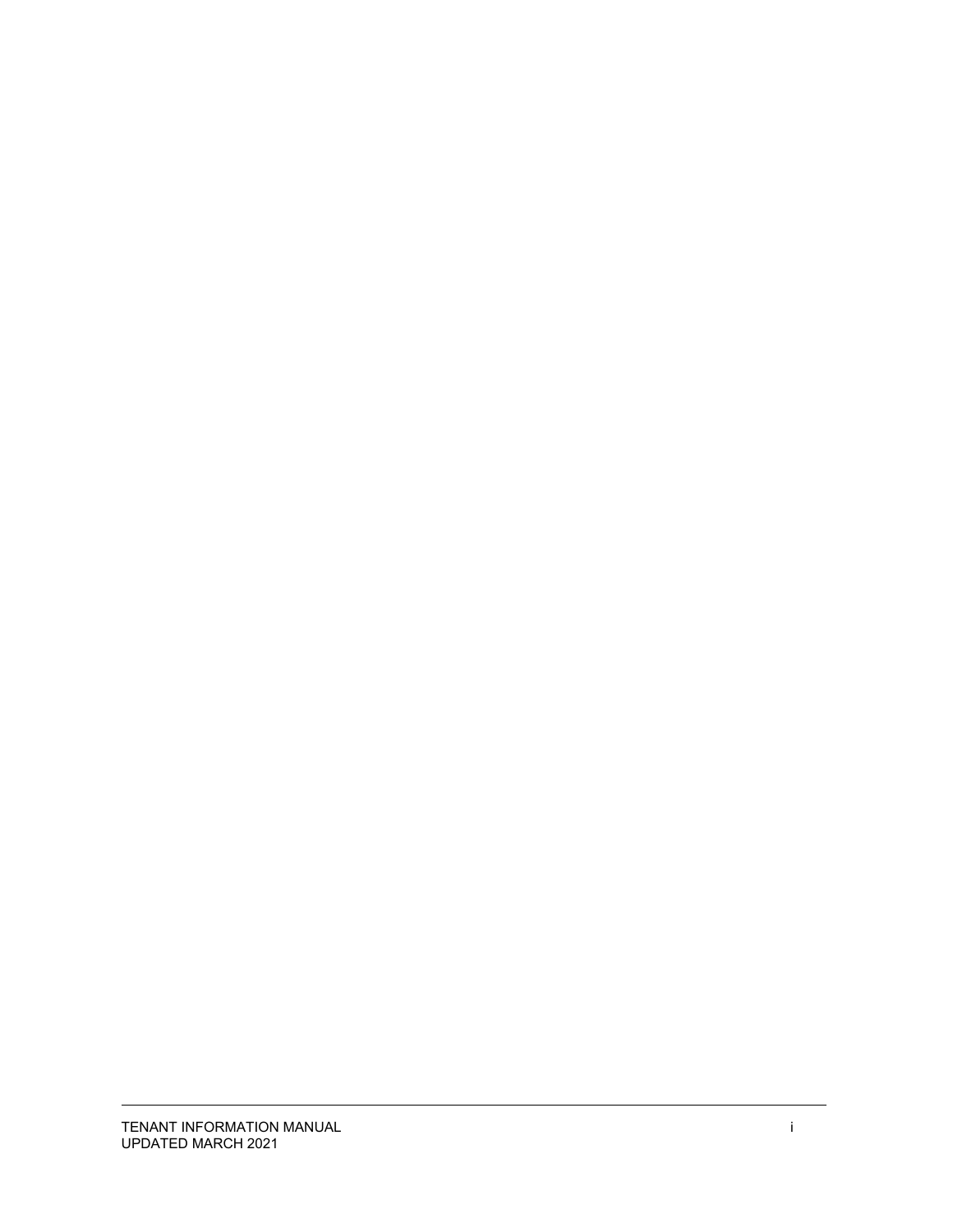## **Table of Contents**

| Food court and retail area Atrium level (Ground floor) | q |
|--------------------------------------------------------|---|
|                                                        |   |
|                                                        |   |
|                                                        |   |
|                                                        |   |
|                                                        |   |
|                                                        |   |
|                                                        |   |
|                                                        |   |
|                                                        |   |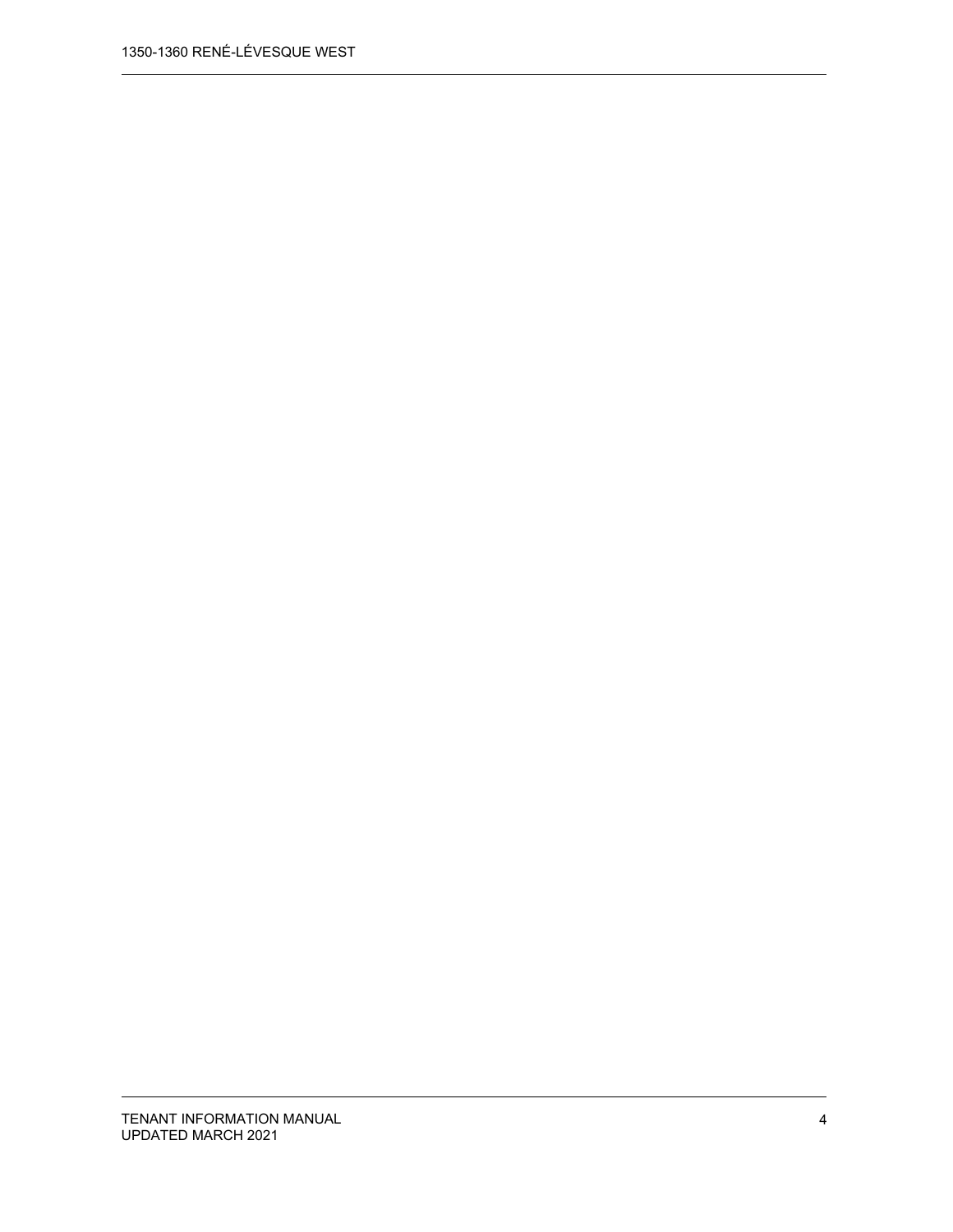## Introduction

1350-1360 René-Lévesque West, managed by GWL Realty Advisors (GWLRA), is situated in the heart of Montreal's business core at the focal-point of the Quartier-des-Gares, the fastest growing, most dynamic area in downtown Montreal.

GWLRA is pleased to provide this "Tenant Manual" created exclusively for your property. It will assist you in becoming familiar with the building's features, facilities and operating procedures as well as with the team of trained professionals on staff to provide services.

The information outlined in this manual is general in nature and may differ in some instances from your lease. In all cases, the lease takes precedence over the manual.

GWLRA operates the Complex with the maxim of providing its tenants with superlative premises, exemplary service and a more human, caring tenant experience, a place of work that feels more like a home, one they can feel good about coming to every day.

Our property management team or our leasing representative will be pleased to answer and clarify any questions you may have concerning the information contained in the manual or about the property.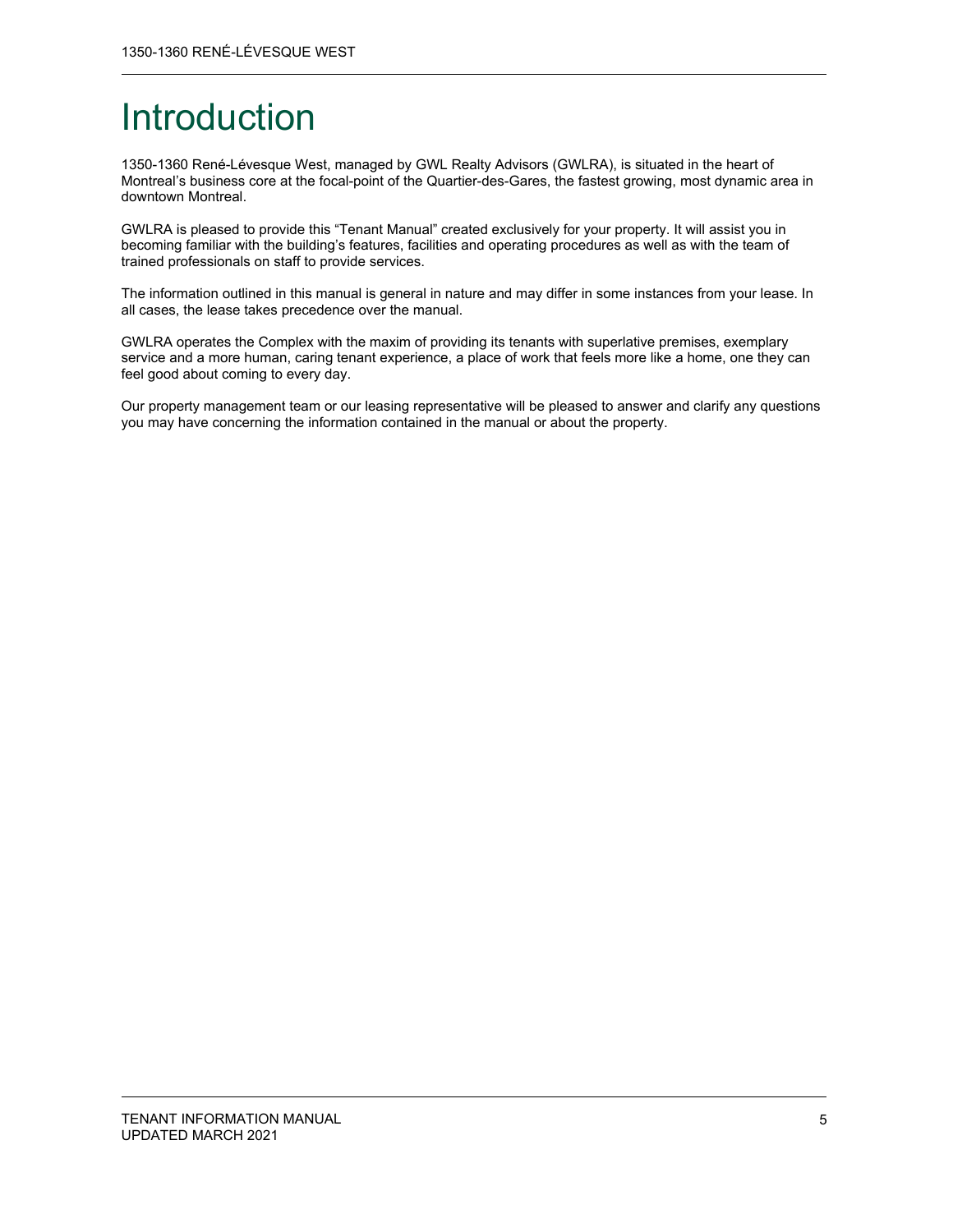## Property Description

1350-1360 René-Lévesque West was designed according to the needs of high technology organizations, by offering convenient and efficient space and services.

The building amenities are listed below.

- $\triangleright$  Located in the core of the business district, it is conveniently accessible via the Ville-Marie and Bonaventure expressways. Pedestrians benefit from the proximity of the underground network, the Lucien-L'Allier metro station, the South-Shore bus terminal at 1000 de la Gauchetière, as well as the Central and Lucien-L'Allier train stations;
- $\triangleright$  Indoor parking with a capacity of 508 cars;
- $\triangleright$  The building is equipped with an 18-inch raised floor system, allowing it to house the vital systems of the building, such as telecommunication and IT services, the heating, ventilation and air-conditioning (HVAC) system.
- $\triangleright$  A high-technology infrastructure;
- $\triangleright$  A food court;
- $\triangleright$  A loading dock.

The building is rated as a class "AAA" relative to its location and market position.

## **Technical Information**

| Building type:        | Office building with retail spaces and restaurants                                                                                                                         |
|-----------------------|----------------------------------------------------------------------------------------------------------------------------------------------------------------------------|
| Class:                | AAA                                                                                                                                                                        |
| Number of floors:     | 1350, René-Lévesque Blvd. W:<br>25 above-ground floors and 2 mechanical room floors<br>1360, René-Lévesque Blvd. W:<br>17 above-ground floors and 2 mechanical room floors |
| Location:             | 1350, René-Lévesque Blvd. W:<br>on the corner of de la Montagne Street<br>1360, René-Lévesque Blvd. W:<br>on the corner of Lucien-L'Allier                                 |
| Leasable area:        | 1350, René-Lévesque Blvd. W:<br>535,124 sf<br>1360, René-Lévesque Blvd. W:<br>401,772 sf                                                                                   |
| Typical floor area:   | 1350, René-Lévesque Blvd. W:<br>25,000 sf<br>1360, René-Lévesque Blvd. W:<br>25,685 sf                                                                                     |
| Year of construction: | 1350, René-Lévesque Blvd. W:<br>2003<br>1360, René-Lévesque Blvd. W:<br>2004                                                                                               |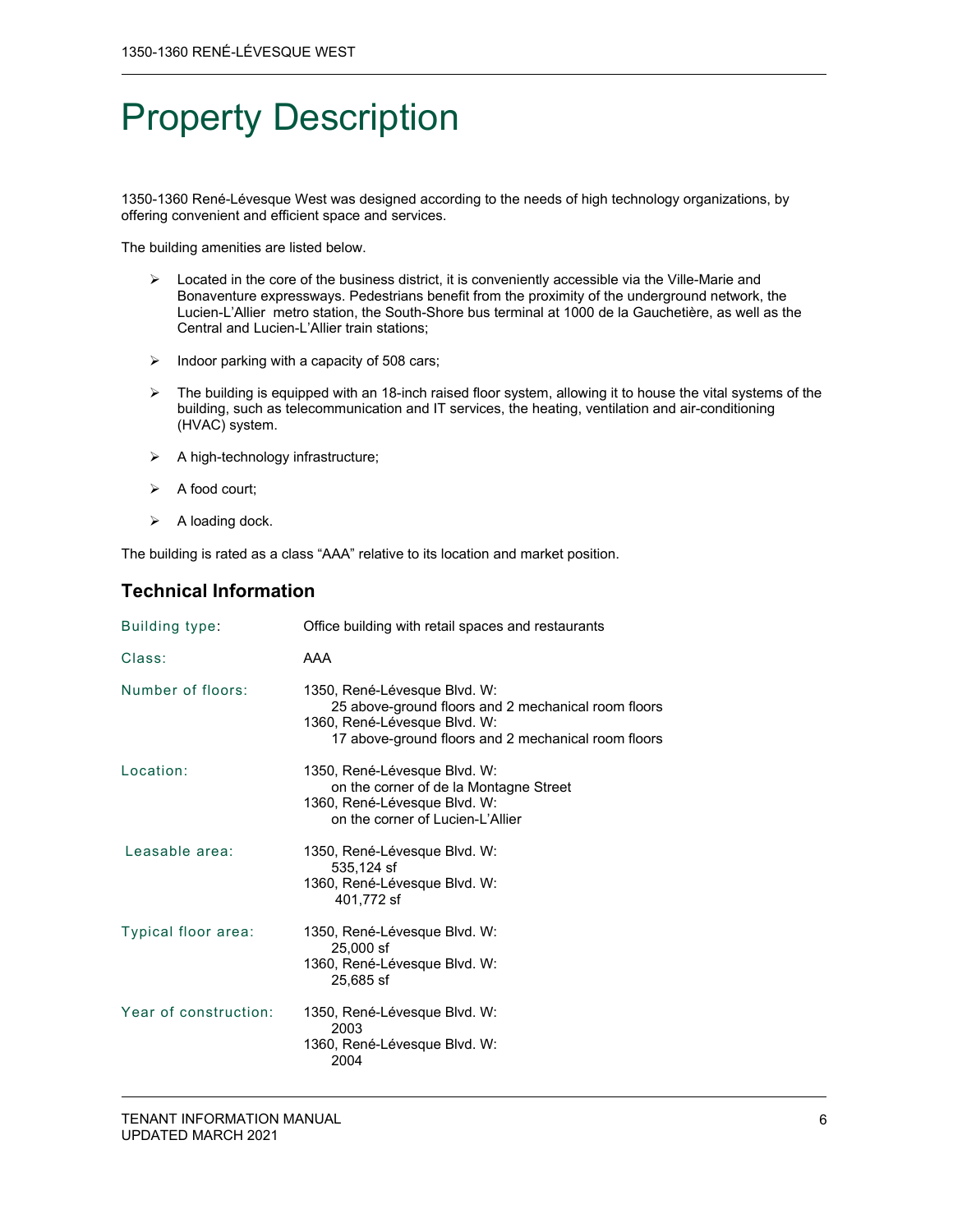|                   | Fire protection system: Sprinkler system and 2-step fire alarm system                                                  |
|-------------------|------------------------------------------------------------------------------------------------------------------------|
| Security systems: | Digital security cameras                                                                                               |
| Flevators:        | 1350, René-Lévesque Blvd. W:<br>12 of which 2 are assigned to the parking garage and one is a freight elevator.        |
|                   | 1360, René-Lévesque Blvd. W:<br>11 of which 2 are assigned to the parking garage and one is a freight elevator.        |
| Parking:          | 508 underground spaces on 5 levels                                                                                     |
| Loading dock:     | Interior: accessible via de la Montagne Street;<br>Maximum height-11'10".                                              |
| Handicap access:  | Via René-Lévesque Boulevard                                                                                            |
| Tenants:          | 1350, René-Lévesque Blvd. W:<br>Canada Life<br>Conceillers en Gestion Informatique CGI Inc.<br>TD Bank Financial Group |
|                   | 1360, René-Lévesque Blvd. W:<br><b>DRW</b><br>Laurentian Bank of Canada                                                |

## **Environmental Program**

#### Environmental Certifications

1350-1360 René-Lévesque West is certified LEED gold for Existing Buildings: Operations & Maintenance (EB: O&M) and BOMA BEST gold.

The programs assess the building's environmental performance in categories like:

- Sustainable Sites
- Water Efficiency
- Energy & Atmosphere
- Materials & Resources
- Indoor Environmental Quality

These certifications reward the highest achievers of the building industry in terms of environmental performance and management.

#### **Recycling**

As adequate space for landfill is becoming increasingly scarce and our natural resources are being depleted, GWLRA understands that we have a responsibility to reduce and recycle outgoing waste from our managed space.

So as to minimize outgoing waste we recycle paper, cardboard, glass, aluminum and plastic in our offices and food court. We also recycle batteries, paint, as well as fluorescent lamps and ballasts.

We constantly aim to improve our environmental performance. In fact, 1350-1360 René-Lévesque West is now offering tenants the opportunity to dispose of electronic waste, hazardous household residues and of other recyclable items in the Mini Eco-Center, here, at the loading dock level. Please contact the building's management office to obtain the current disposal rates.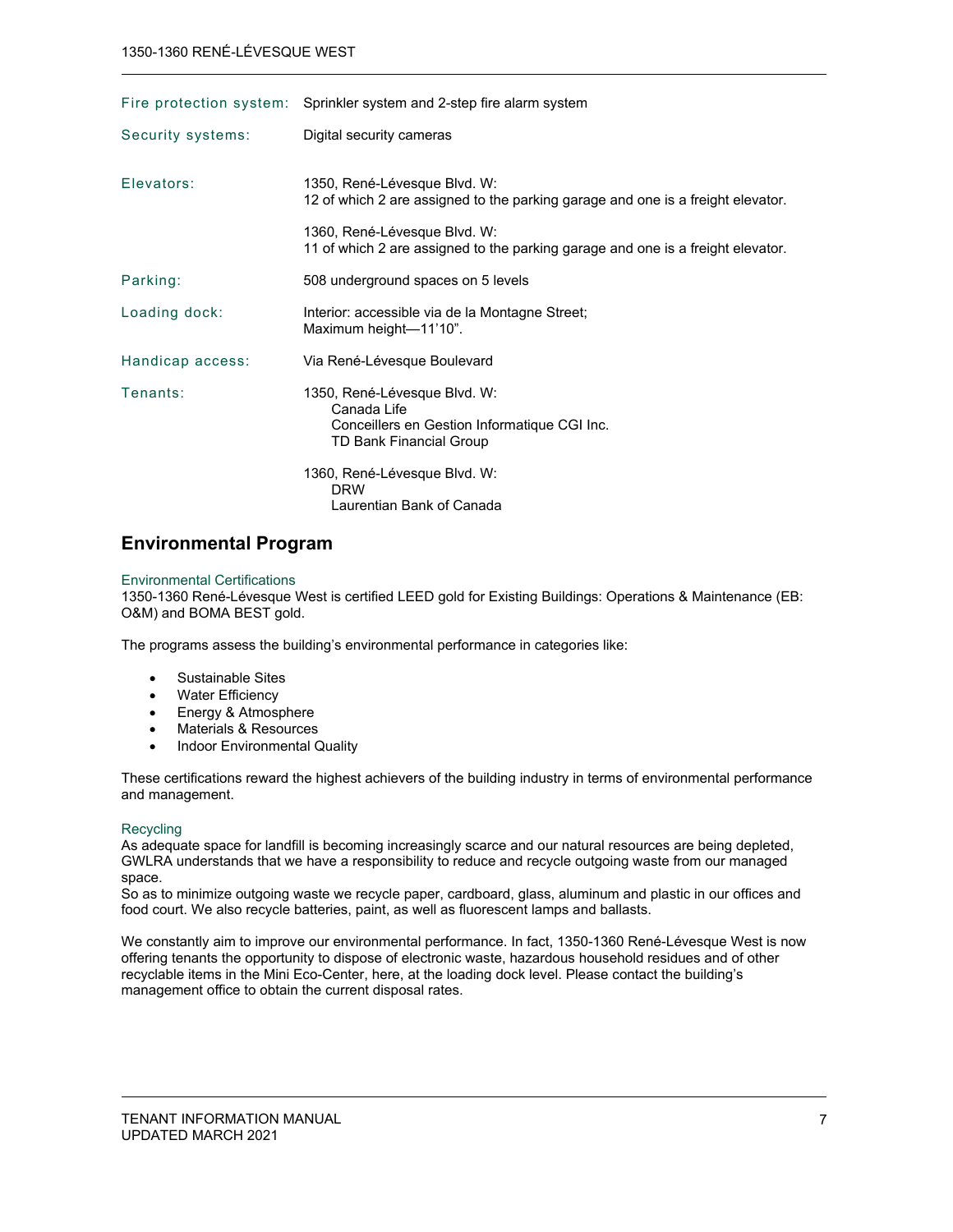## **DIRECTORY**

## **On-Site Management Directory**

The Property Management office is located at: 1360, René-Lévesque Boulevard West Suite 210 Montreal, Quebec H3G 2W4

#### Our office hours are:

*Management Office*: Monday to Friday, 8:30 a.m. to 5:00 p.m. *Building:*

Monday to Friday, 7:00 a.m. to 7:00 p.m.

## Telephone/fax numbers and email addresses:

| Telephone/fax numbers and email addresses:<br>Main telephone number:<br>Fax number: | (514) 807-1350<br>(514) 807-4400                                               |
|-------------------------------------------------------------------------------------|--------------------------------------------------------------------------------|
| <b>Senior Property Manager:</b>                                                     | <b>Sylvain Bibeault</b><br>sylvain.bibeault@gwlra.com<br>(514) 807-3532        |
| <b>Operations Manager:</b>                                                          | Jean-Pierre Dussault<br>jean-pierre.dussault@gwlra.com<br>(514) 807-3531       |
| <b>Assistant Property Manager:</b>                                                  | Weronika Kowalska<br>weronika.kowalska@gwlra.com<br>(514) 807-1350 x203        |
| <b>Tenant Service Coordinator:</b>                                                  | <b>Sylvie Abouassaly</b><br>sylvie.abouassaly@gwlra.com<br>(514) 807-1350 x200 |
| <b>Senior Accountant Real Estate:</b>                                               | <b>Flore Gabriel-Pierre</b><br>flore.gabriel-pierre@gwlra.com                  |

(514) 807-1350 x224

Request for building services: Managed through GWLRA's Tenant Services System (Angus Anywhere) powered by OneServe, accessible via the web at: https://www.gwlrealtyadvisors.com/ or http://www.1350rene-levesque.com/

Parking Manager:<br>Safeway Parking (514) 807-1350 x 214 Security: Security (514) 807-1350 x222 Emergency Only (514) 807-3535

Courrier service: (1052 de la Montagne Street) Loading Dock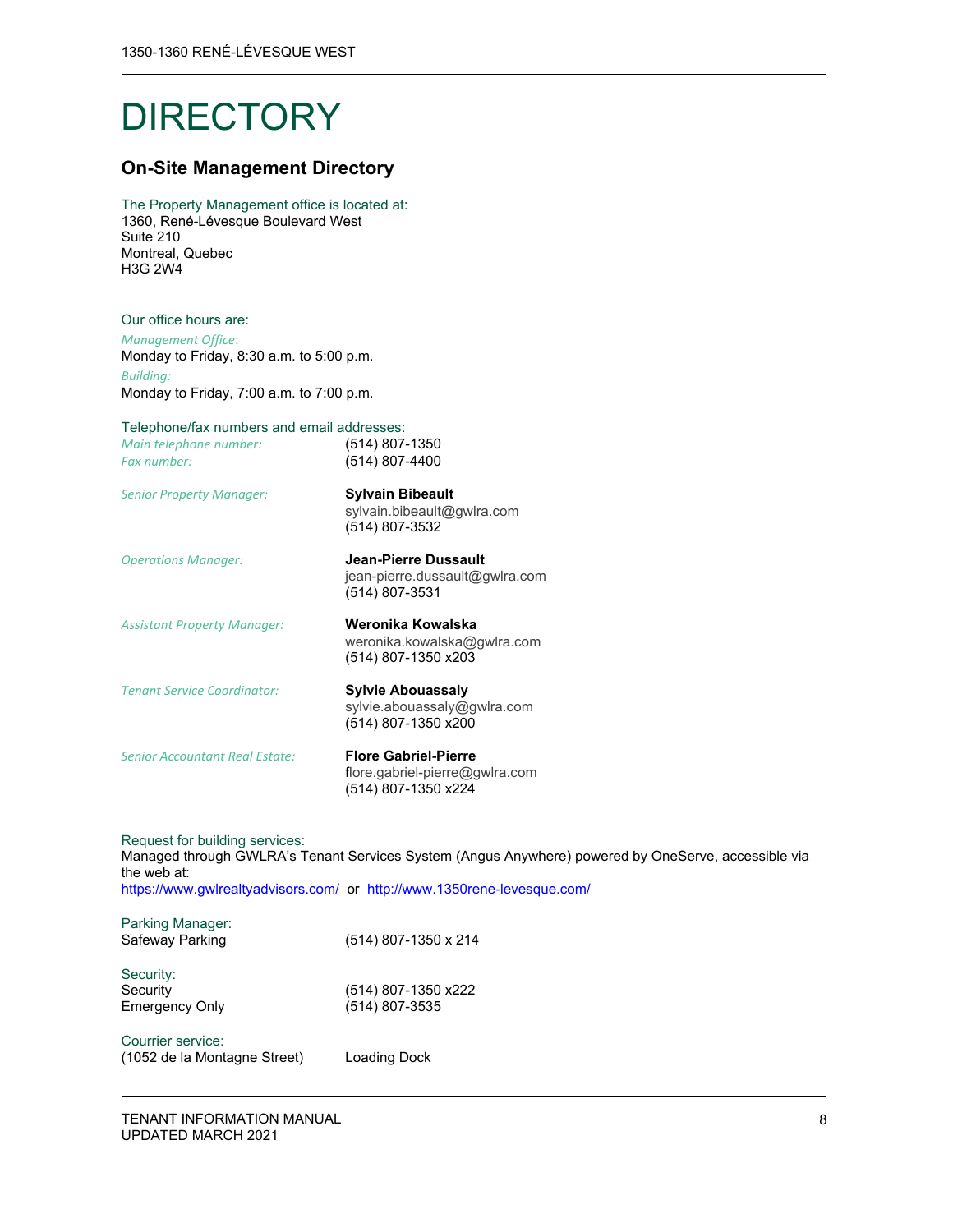#### Leasing Information:

For information regarding additional office or retail space, you may contact Mr. Philip Belliard, Senior Director, Leasing for GWLRA at 514-350-7940 or by email at Philip.Belliard@gwlra.com. For information concerning available storage in the building, please contact the building management who will provide you with the rates and availability.

### **Local Business Directory and Other Useful Numbers**

Here is a short list of businesses in the area by category:

#### Emergency Number

| $=$ |  |
|-----|--|
|     |  |

#### Hospitals

#### Medical Services

#### Food court and retail area Atrium level (Ground floor)

| Les Grillades du Cèdre (and anticommunication and the control of the 1933-0505) |  |
|---------------------------------------------------------------------------------|--|
|                                                                                 |  |
|                                                                                 |  |
|                                                                                 |  |

#### Banks

#### Courier Services

| Entertainment |  |
|---------------|--|

|                 | (514) 989-2841 |
|-----------------|----------------|
| Centaur Theatre | (514) 288-3161 |
|                 | (514) 868-3056 |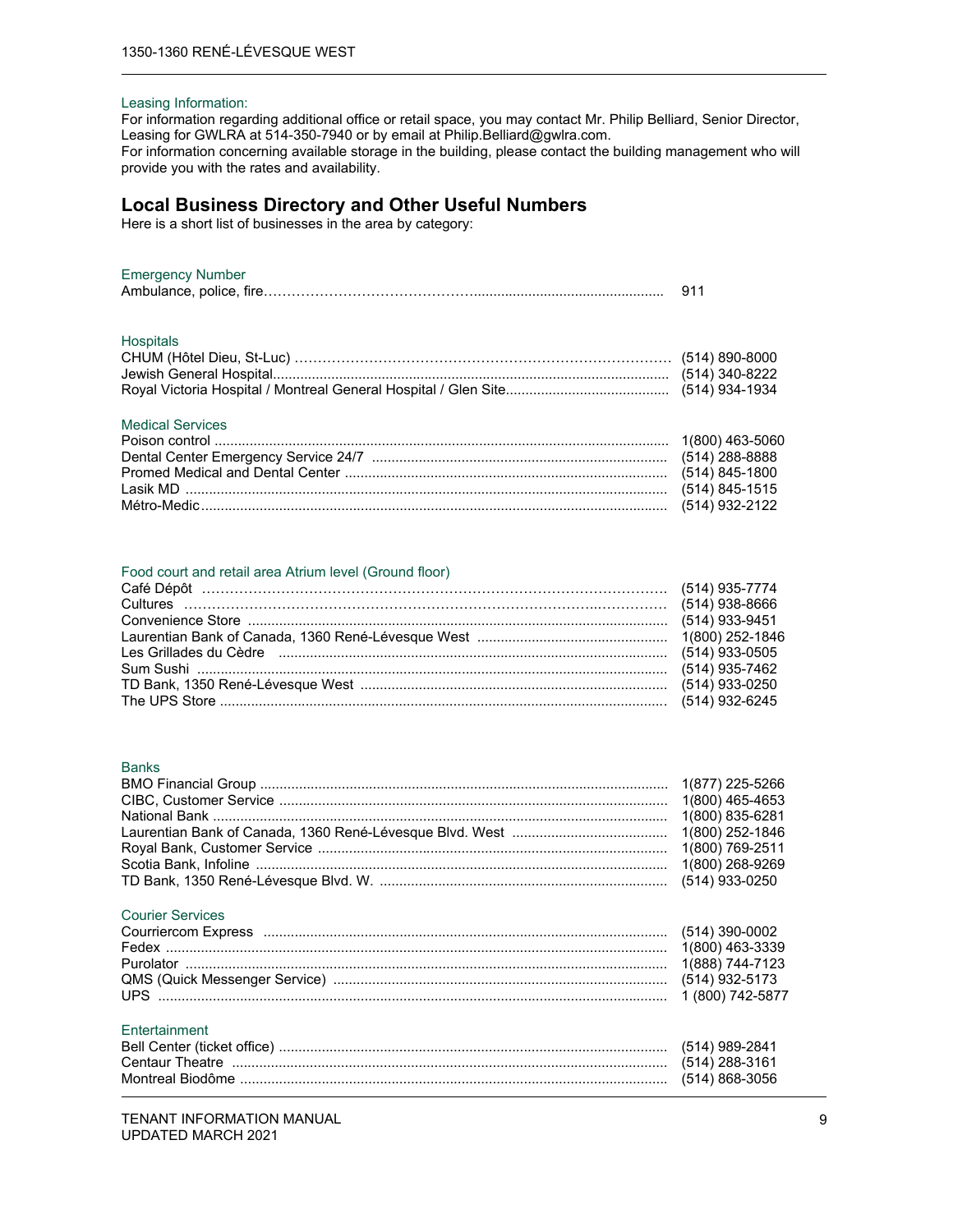| Théâtre du Nouveau Monde …………………………………………………………………………………………<br>Théâtre St-Denis ……………………………………………………………………………………… | (514) 872-1400<br>(514) 285-2000<br>(514) 842-2112<br>$(514) 866 - 8668$<br>(514) 844-1793<br>(514) 849-4211<br>tourisme-montreal.org<br>infomontreal.com<br>bonjourquebec.com                        |
|-------------------------------------------------------------------------------------------------------------------|-------------------------------------------------------------------------------------------------------------------------------------------------------------------------------------------------------|
| <b>Fitness Facilities</b>                                                                                         | (514) 533-8386<br>(514) 845-2233<br>$(514) 843 - 5993$<br>(514) 849-8393                                                                                                                              |
| <b>Hotels</b><br><u>Ritz-Carlton …………………………………………………………………………………………</u>                                           | $(514)$ 286-1986<br>$(514) 861 - 3511$<br>(514) 935-7999<br>1(800) 267-2575<br>$(514) 861 - 5500$<br>(514) 931-8841<br>$(514) 878 - 9000$<br>(514) 842-4212<br>$(514) 878 - 2000$<br>$(514)$ 285-9000 |
| <b>Moving Services</b>                                                                                            | (514) 336-5717<br>$(514)$ 256-0050                                                                                                                                                                    |
| <b>Taxi and Limousine Services</b><br><u>Ville-Marie Limousine ………………………………………………………………………………</u>                 | $(514)$ 271-1111<br>(514) 273-6331<br>(514) 744-2033<br>$(514)$ 370-8777<br>(514) 725-9885                                                                                                            |
| Transportation<br>Air Transat Reservations ………………………………………………………………………………………                                      | 1(888) 247-2262<br>(514) 636-3630<br>$(514)$ 938-1000<br>1(888) 619-8622<br>(514) 989-2626<br>1(800) 538-5696                                                                                         |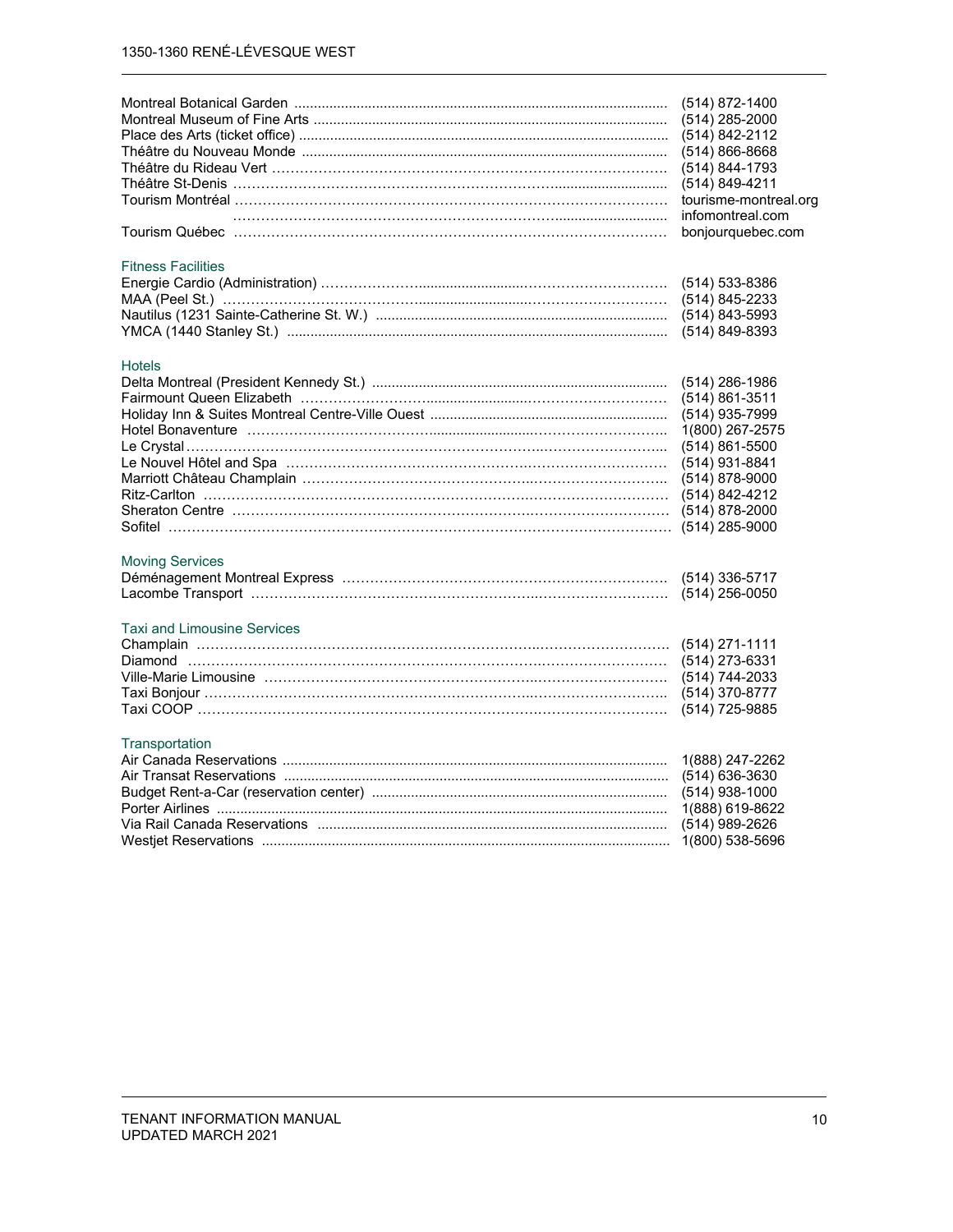## Building Services

## **Service Requests (Angus)**

You can log your request using GWLRA's Tenant Services System. For initial set-up, please contact the management office. The system dispatches your requests to the building's technical staff by electronic messaging. Our personnel will respond to your request promptly. A confirmation e-mail will be sent to you to let you know the job has been completed.

You can access the system through GWLRA's website at https://www.gwlrealtyadvisors.com/ or through the 1350-1360 René-Lévesque West website http://www.1350rene-levesque.com/.

## **Cleaning and Recycling**

Night cleaning services are provided Monday to Friday, excluding statutory holidays while common areas are tended to during regular business hours. Tenants that require cleaning be performed during regular business hours, for security or other reason, may arrange same by contacting the management office. There may be additional costs involved.

The night cleaning staff will perform the following duties in your suite:

| Floors:    | sweeping, vacuuming, dusting, periodic spray-buffing |
|------------|------------------------------------------------------|
| Dusting:   | horizontal surfaces                                  |
| Glass:     | wash glass doors and glass partitions                |
| Carpet:    | spot cleaning (maximum 2 cm)                         |
| Waste:     | emptying all containers *                            |
| Recycling: | emptying all containers **                           |
|            |                                                      |

In addition to basic cleaning, we can accommodate your special requests. Contact the management office for more details.

No large items such as pallets, furniture, or equipment may be thrown into the building trash containers. Tenants are responsible for removing and disposing of these larger and/or extraordinary items.

\*\* In an effort to preserve the earth's limited natural resources, GWLRA has put in place a recycling program. All tenants are encouraged to participate in this program which, not only serves to protect our environment, but also helps reduce operating costs. Recycling bins for paper products, plastic bottles as well as cans are located on all floors. We urge you to participate in the "BOMA BEST" and LEED-EB programs and use these recycling bins regularly.

## **Climate Control**

#### **Heating**

Heating is provided by a perimeter hot air induction heating system. In order for this heating system to work effectively, the air vents must be kept clear of any papers, boxes, furniture or other obstructions.

#### Ventilation and Air Conditioning

The building's air supply fans provide optimum comfort to all tenants. The fresh air supply systems use high efficiency filters. Air conditioning operates during business hours, from spring until fall. We encourage all tenants in offices with a western and southern exposure to use the office blinds to maintain room temperatures at a comfortable level. If an adjustment is required, please do not attempt to adjust thermostats within your premises as this will compromise the system's efficient operation. Contact your management office who will arrange for a trained technician to effect the required change.

\*Please refer to the "Business Hours" section of your lease for HVAC hours of operations.

## **Automatic Teller Machine**

Located on the ground-floor level at 1350, René-Lévesque Boulevard W., TD Bank automatic teller machines are available for public and tenant use.

Similarly at the 1360, René-Lévesque Boulevard W., Laurentian Bank automatic teller machines are available for public and tenant use.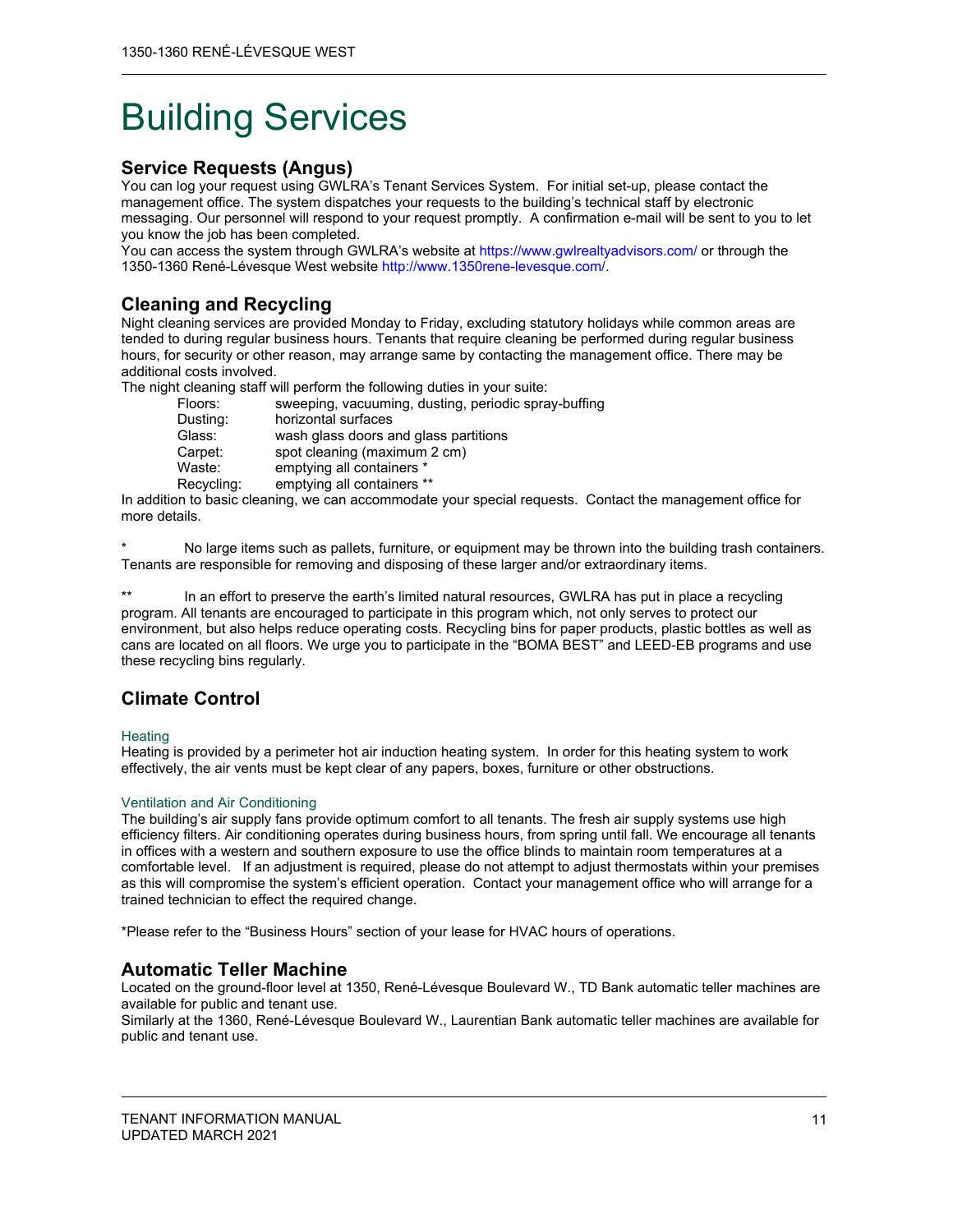## **Food Court**

The food court, with its variety of restaurants, is situated on the ground floor level in the Atrium. Opening hours are Monday to Friday 6 a.m. The food court area and pedestrian passage close at 6 p.m.

## **Public Telephones**

Public telephones are located in the food court on the ground floor level, near the Lucien-L'Allier exit.

## **Public Washrooms**

You can find women and men's public restrooms (and for people with reduced mobility) in the food court area.

## **Elevators**

1350, René-Lévesque Blvd. W: Twelve (12) passenger elevators are available for use at all times, two (2) of which are dedicated to the parking garage.

1360, René-Lévesque Blvd. W: Eleven (11) passenger elevators are available for use at all times, two (2) of which are dedicated to the parking garage.

One designated elevator per building may be used for moving equipment; however, protective coverings must be in place to keep the elevator from being damaged and must be reserved through the management office at least 2 business days in advance. They will also inform you of the cost for special use of elevators, if applicable. The elevators are equipped with emergency phones with direct lines to the security desk.

## **Loading Dock**

The loading dock is located at 1052, de la Montagne Street and has a vehicle height limit of 11'10". Operating hours are from 8:00 a.m. to 5:00 p.m.

Construction material and furniture deliveries can be done after operating hours, between 6:00 p.m. and 7:00 a.m. only. Please contact your management office for further details.

No deliveries for the food court are permitted between 12:00 p.m. and 1:00p.m.

## **Courier Service**

All messengers must present themselves at the loading dock located at 1052, de la Montagne Street.

## **Bicycle Racks**

There are bicycle racks available for tenants near the parking booth on the SS2 level on the 1350. Approximately 80 spaces are available on a first come, first served basis. The entrance to the parking garage is from de la Montagne Street.

## **Showers**

Showers for tenant who bike or run to work or do sports over lunchtime are available on the SS1 level. An access request form is available at the GWLRA office or on the AngusAnywhere tenant services portal in the Resource Center tab. This form has to be filled out and remitted at the GWLRA reception with a valid piece of ID with photo. The showers are accessible between 6am and 5pm.

## **Parking**

Safeway Parking manages the daily operations of the underground parking. Please contact Safeway Parking's office for information on rates and monthly passes.

## **Speed limit & Road Signs**

A 10 km/h speed limit and all road signs must be observed in the parking garage at all times.

## **Car wash**

Our car wash is located in basement 3 (S3). Please contact Safeway Parking for information and reservations.

## **Parking Escorts**

After hours, you can be escorted by a security officer to your vehicle in the underground parking area with at least 15 minutes advance notice. For this free service, please call the security office at (514) 807-1350.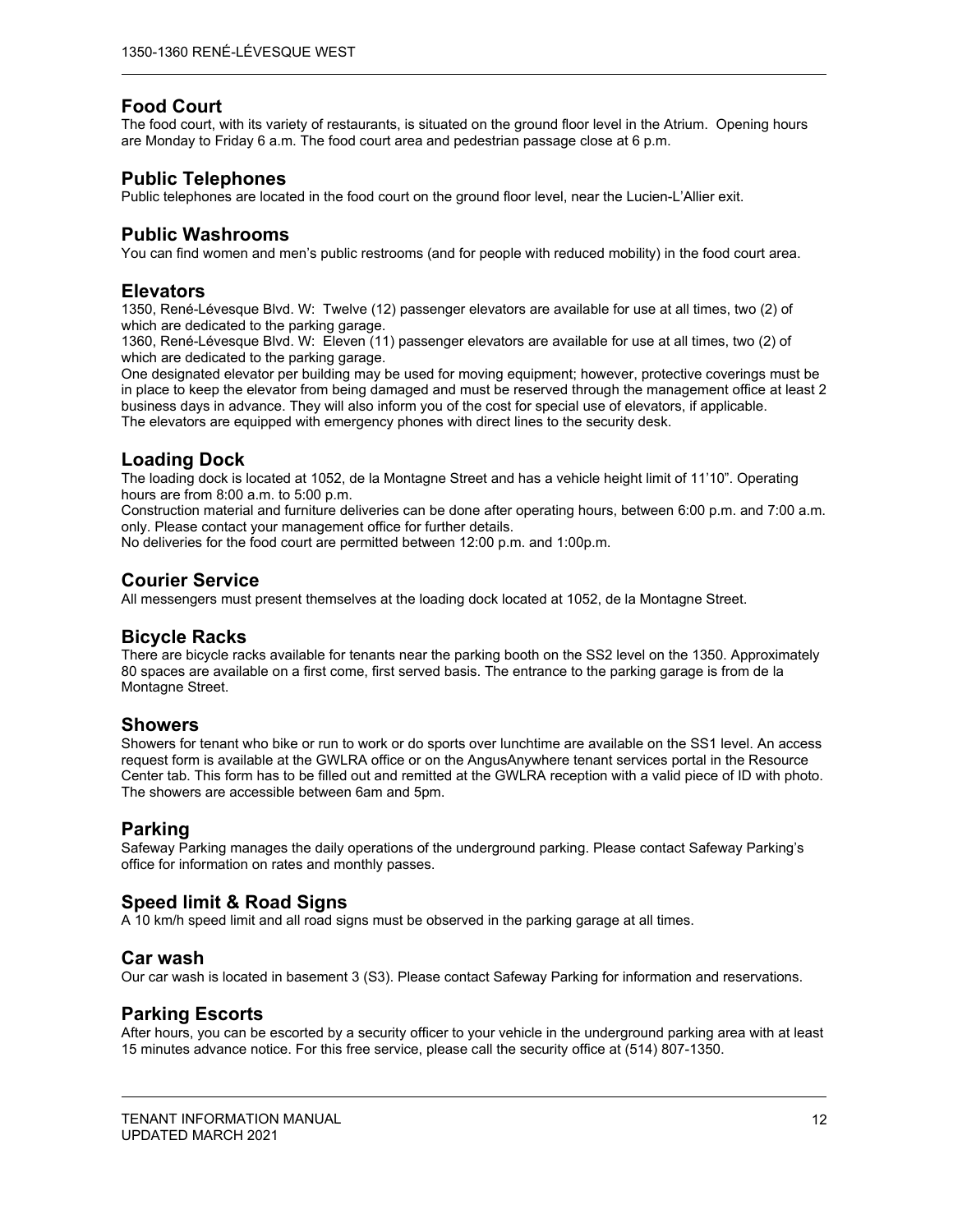## **Vehicles left on the premises overnight**

If your vehicle is to remain parked overnight, please notify the management office in advance and provide the make, model and license plate number of your vehicle as well as the estimated duration of your vehicle stay.

### **Newsletter**

Published quarterly, it is our way of keeping you informed on the latest news and activities occurring in the building.

## **Events**

During the course of the year, our management team organizes activities during which tenants and GWLRA personnel can meet and interact in a more social environment. Tenants will be informed of these events through the 1350-1360 René-Lévesque West newsletter or special notices in the elevators.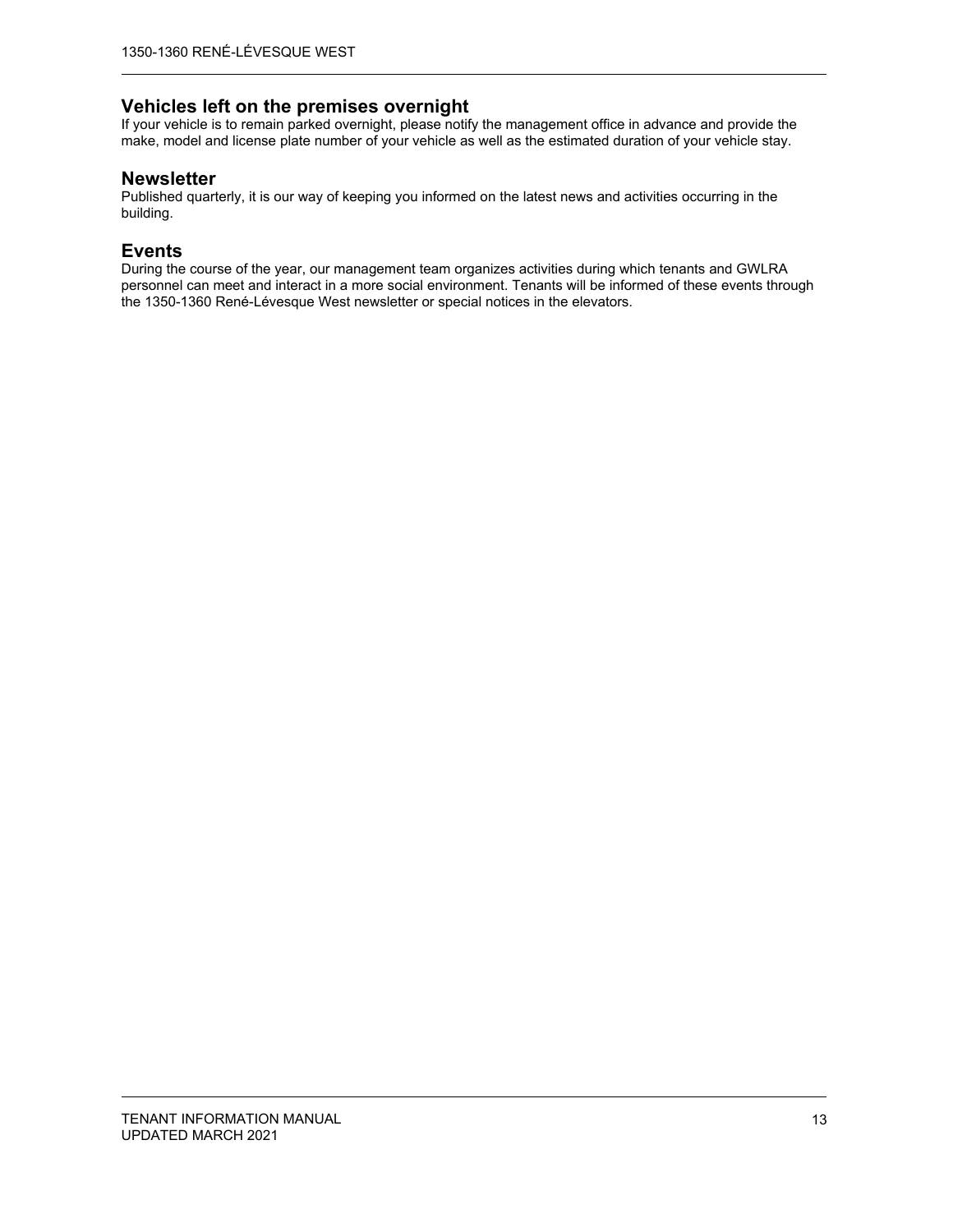## **SECURITY**

## **Building Access**

Security and safety of our tenants are our highest priorities. Therefore, our security agents are trained according to the highest standards of the industry.

Reception desks are located at 1350 and 1360 Boul. René-Lévesque West lobby with 24/7 security coverage.

## **Access Cards**

Access cards are required to access the building outside regular business hours, which are 7 a.m. to 7 p.m. from Monday to Friday. Authorized personnel may obtain access cards at the management office.

Card readers are located at the main entrance of the building (1350 and 1360 René-Lévesque Blvd. West). Tenants must promptly report lost cards as well as card numbers of personnel no longer employed by the tenant. Replacement of lost or damaged cards will be at tenant's expense.

## **Visitors Access**

Visitors coming to the building after 7:00 p.m. must register at the security desk. The security guard will contact the host so that they may escort their guest to their office. Security is not authorized to allow access to visitors without your approval.

## **Surveillance Cameras**

Strategically placed surveillance cameras record and/or monitor activities in the common areas of the building and parking garage 24 hours a day, 7 days a week.

## **Lost and Found**

Lost and found items can be turned in or claimed at the security desk in the 1360 lobby.

## **Emergency Contacts**

Names and telephone numbers of at least two emergency contacts for each tenant must be provided and are kept confidentially on file by the management office. Please notify us immediately regarding any changes in contact personnel details.

## **Emergency Procedures**

#### What you must know

- The location of two (2) staircases or exits;
- The location of the closest manual fire alarm station;
- The telephone number of the Montreal Fire Department: 9-1-1;
- The location of the closest portable fire extinguisher and emergency phone;
- The name of the floor warden and follow his/her instructions.

#### What to do when you are alone and you discover smoke or flames

- Activate the closest manual fire alarm station;
- Close doors as you leave;
- Evacuate and leave the building by the closest exit;
- Alert the Fire Department by dialing 9-1-1 from a safe location.

#### What to do in case of a general fire alarm

- Leave the premises immediately following an evacuation order and/or hearing the general alarm. Make sure windows and doors are closed to prevent smoke from entering evacuation ways;
- Do not waste time retrieving personal objects, leave the building by the closest exit;
- Never return to your work station after the evacuation order has been given;
- Help anyone in need, however, only firemen are authorized to return to the floors in order to evacuate people in need of assistance;
- Do not use the elevators during a fire or general evacuation;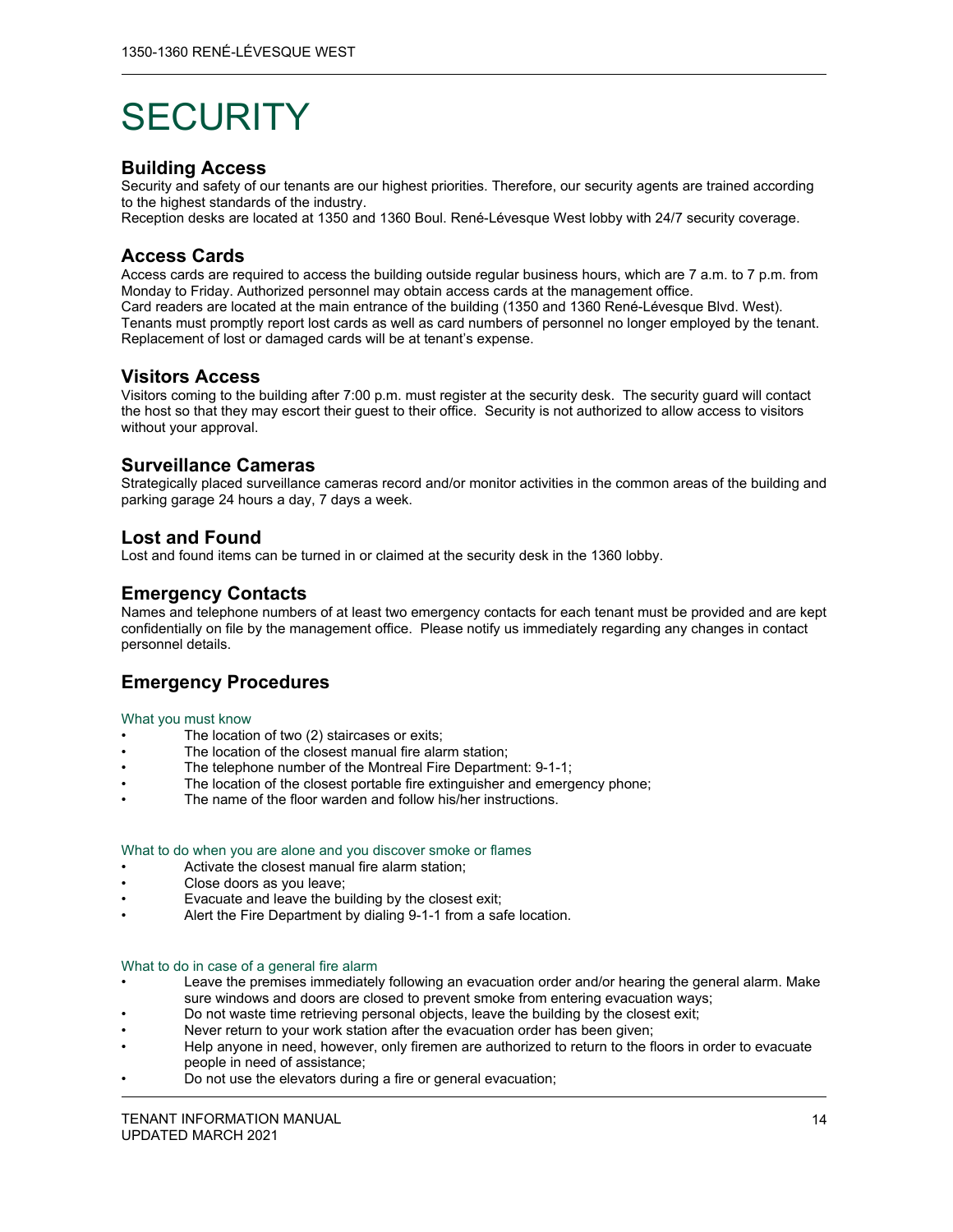- Move away from the building area approximately 100 meters to allow others to leave the building;
- Do not hinder the firefighters' and/or the evacuation team's work;
- Go to your group's pre-determined meeting area.

#### What to do if you are alone

- Try to reach an organized group;
	- Do not run into a corridor or stairwell without first checking;
		- If the door is hot (with the back of your hand)
			- If there is any heat being emanated (extending your hand in the corridor)
			- If there is any smoke (in this case, you must find another exit or go through a corridor,
			- moving on your hands and knees, the air is cooler near the floor)
- Go to your group's meeting area.

#### What to do at the gathering point

- Follow the instructions of the person in charge;
- Wait for authorization from the person in charge before leaving the group or reentering the building.

#### What to do if the elevator breaks down

#### *If you are trapped inside*

- Stay calm;
- Press the emergency communication button. This will activate the emergency alarm and alert security personnel;
- When you are answered, inform security of the floor where the elevator has stopped and the number of people in the elevator;
- If the breakdown is prolonged, sit on the elevator floor, stay calm and wait for help to arrive.

#### *If you are aware that people are trapped inside*

- Call the security office at (514) 807-3535. If there is no answer, dial 9-1-1 and specify that "people are trapped in an elevator";
- If possible, inform the individual(s) that security has been advised;
- Keep verbal communication to reassure the individual(s) trapped inside the elevator;
- If there are no safety risks for you, remain on the premises;
- Do not attempt to remove the occupants without the help of the expert technician. Wait for his arrival.

#### What to do if you find a suspicious looking parcel

- Do not touch the parcel;
- Ask everyone close to move away;
- Inform your superiors or Security or call the management office at (514) 807-1350. If there is no answer, dial: 9-1-1. IMPORTANT: **DO NOT USE A CELLULAR PHONE OR A WALKIE-TALKIE**

#### What to do if you receive a bomb threat

- Be calm and courteous;
- Do not interrupt the caller;
- Try and get the most information possible;
- Pay attention to the background noise;
- Record the call if possible, and/or note the exact terms used during the call.

#### *Questions to ask*

 What time is the bomb scheduled to detonate? Where is it? Do you have any demands? Why did you place the bomb? What does it look like? Where are you calling from? What is your name?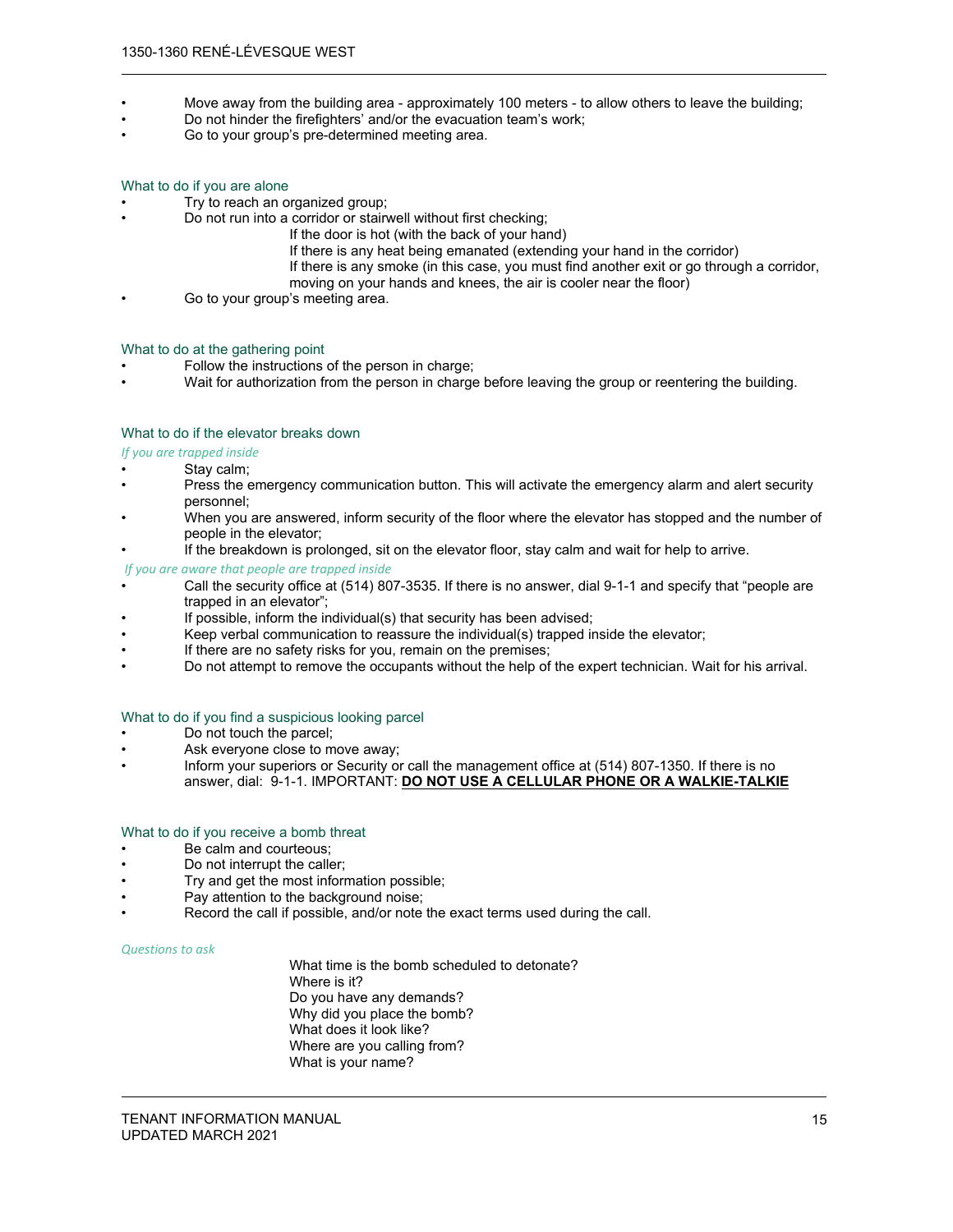*Characteristics to remember about the caller*

 Gender; Approximate age; Language used; Accent; Voice (strong, stutter, etc.); Flow (rapid, etc.); Pronunciation (nasal, lisp, etc.); Is the voice familiar? Does the caller seem familiar with the premises?

*Once you hang up*

Without delay, advise security at (514) 807-3535. If there is no answer, dial: 9-1-1.

*Additional information to be given to security or emergency services*

 Date and time of the call; Your name; Your function; Whom did you advise; Their phone number.

#### IMPORTANT: **DO NOT USE A CELLULAR PHONE OR A WALKIE-TALKIE**

## **Fire Drill**

All tenants are required to participate in the annual fire drill to ensure adherence to directions provided by the Fire Safety Team and GWLRA personnel.

Municipal requirements specify that all tenants are responsible for fielding their own fire safety team.

#### **Medical Emergency**

If there is someone in your office in need of medical assistance due to illness or injury, you may reach security on the emergency line at 514-807-3535. If you call 9-1-1, please notify 1350-1360 René-Lévesque West security so they can expedite and facilitate the emergency services' access to your offices:

Provide your address, floor and suite number. You may be asked to describe the condition of the person in distress.

Post one person in the elevator lobby on your floor to lead medical personnel to the person in distress.

## **Witnessing Acts of Sabotage, Vandalism, etc.**

When witnessing an act of sabotage, vandalism, arson or intentional damage, please inform security or the management office. All reported cases will be dealt with in a strictly confidential manner.

The management office and support staff will do everything possible to provide adequate security for building common areas, but you, as building occupants can provide assistance by advising of any irregularities and taking appropriate security measures for your premises.

## **Power Failure**

The building is equipped with an emergency power generator providing power to the life safety equipment (i.e. exit signs, elevators, emergency lights in the common areas and your office, and main fire equipment).

## **Business Continuity Plan – (Pandemic Planning)**

Experts agree that a new influenza strain, capable of triggering the next human flu pandemic, could appear with little or no warning anywhere in the world.

Once a pandemic virus appears, it is too late to start planning a response. Such a virus is highly contagious and spreads rapidly. There will be a very short period of time between the appearance of the disease and the onset of the pandemic and it will take only a few days for a person to develop symptoms.

GWLRA has prepared a Business Continuity Plan in order to be ready should a pandemic occur. The purpose of this plan is to minimize the risks posed by the pandemic in terms of employees' health and safety and continuity of operations.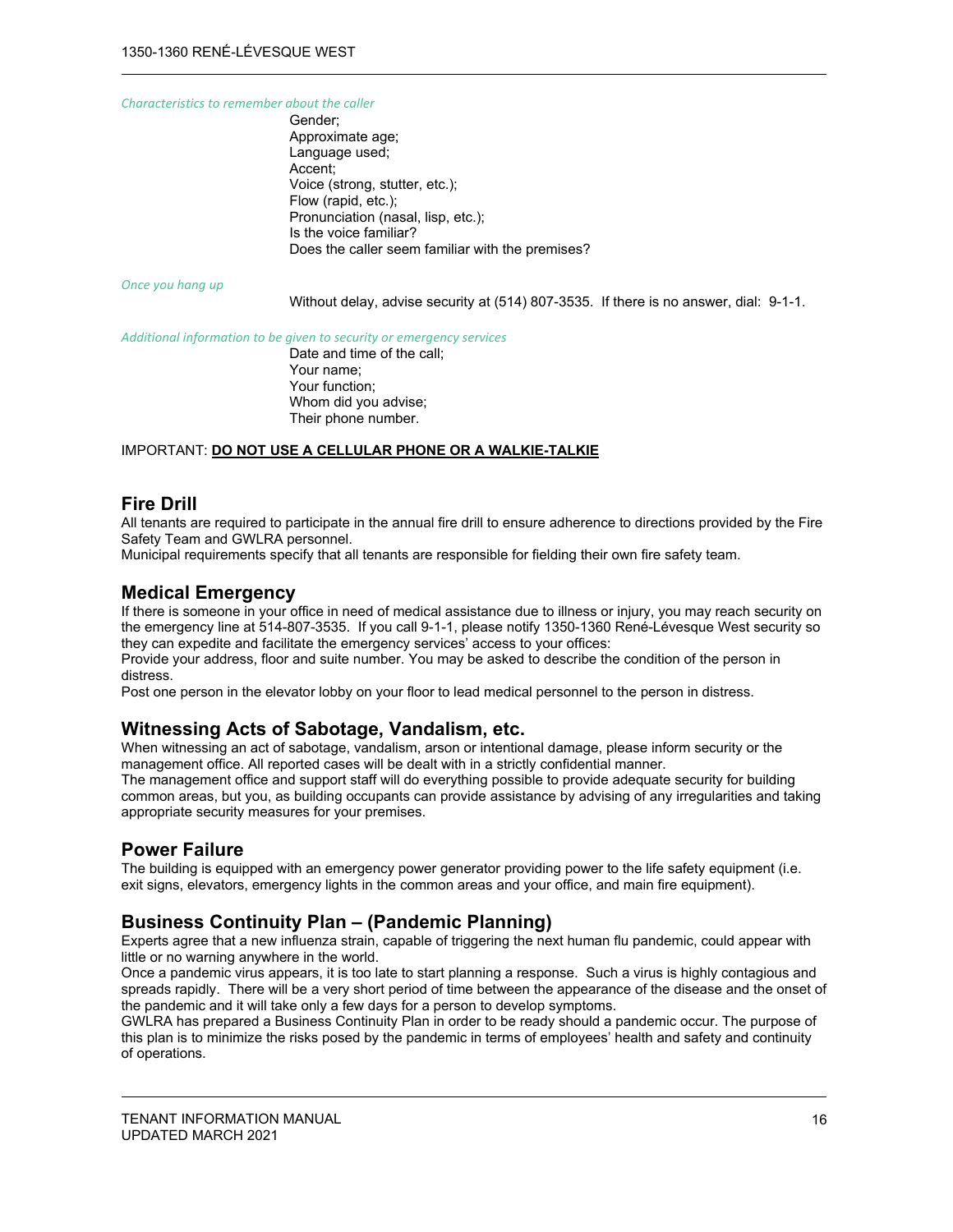In the event of a pandemic, you will be informed by your management office and the plan will take effect immediately. Access to the building will be restricted and special measures for critical deliveries will be enforced. Constant communication will be kept between the management office and all tenants. As a preventive measure, hand sanitizers and instructions for hand washing are provided in the public washrooms. Hand sanitizers are also strategically placed throughout the building.

We encourage each of our tenants to develop their own pandemic and business continuity plans.

For more information on this matter, a number of excellent web sites are available. We suggest the following:<br>• Government of Canada: http://www.phac-aspc.gc.ca/influenza/napinfluenza-eng.php

- Government of Canada: http://www.phac-aspc.gc.ca/influenza/napinfluenza-eng.php<br>Government of Québec: http://www.msss.gouv.gc.ca/en/
- http://www.msss.gouv.qc.ca/en/
- World Health Organization: http://www.who.int/en/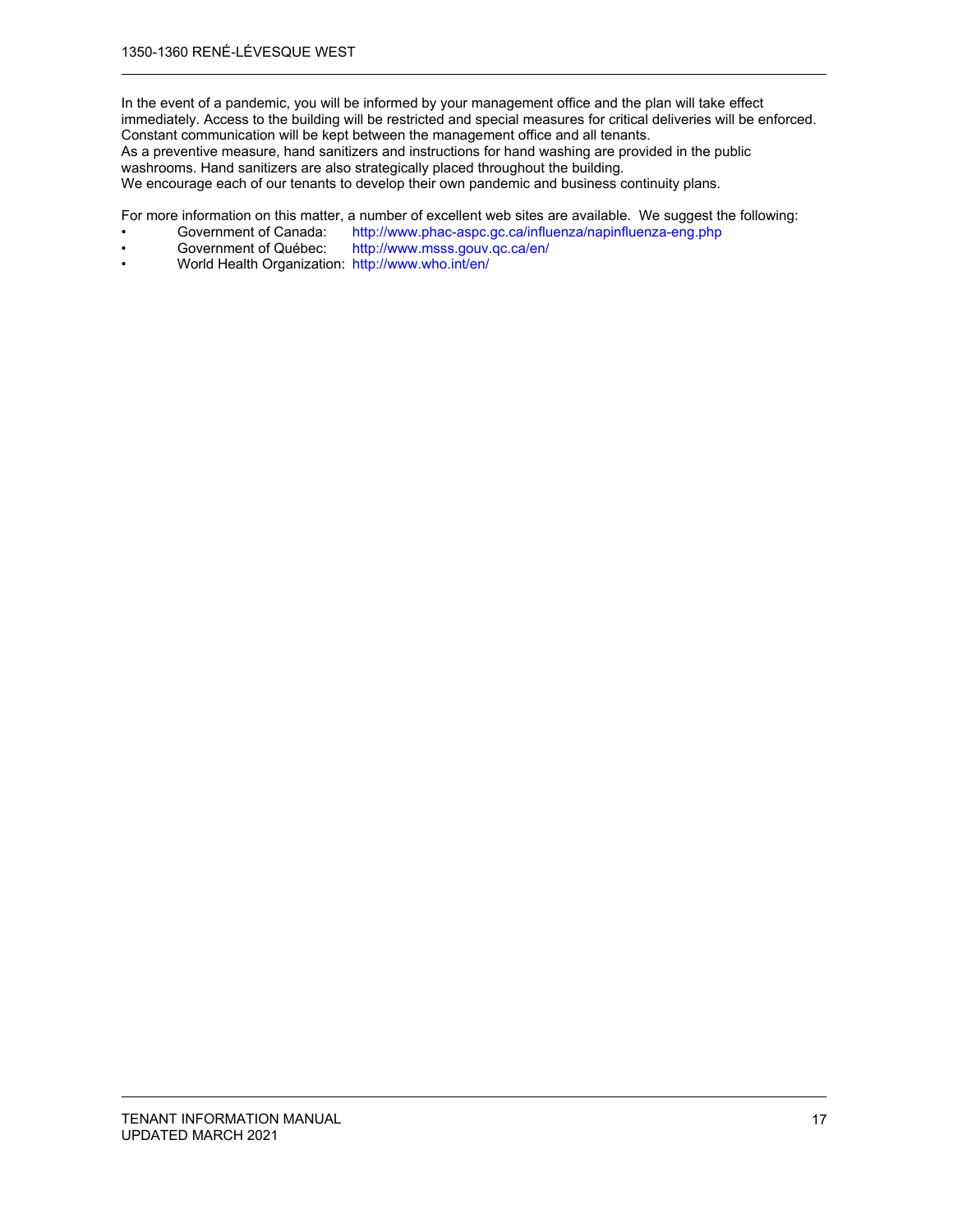## CONSTRUCTION PROCEDURES

This section of the manual is intended to be read in conjunction with your lease. In the event of conflict between this manual and the lease, the provisions in the lease or any other specific written agreement between the landlord and the tenant shall prevail.

The landlord will appoint a coordinator who will assist the tenant throughout the construction and renovation period and will act as a point of contact within the landlord's organization. The tenant shall pay the landlord a coordination fee as per lease stipulations.

The tenant must submit to the landlord, prior to construction, three (3) sets of professional working drawings detailing the work proposed in your leased premises for review. The landlord will respond with comments or recommendations where required. The landlord will give the tenant approval to proceed once required changes have been incorporated and revised drawings have been submitted.

If tenant is required to hire its own contractors for the purpose of carrying out its leasehold improvement work, all contractors:

- Are subject to approval by the landlord;
- Must be in good standing with the Commission des normes, de l'équité, de la santé et de la sécurité du travail (CNESST) and the Commission de la Construction du Québec (CCQ);
- Must utilize the base-building's subcontractors for all work on automated systems such as HVAC, electrical, sprinklers, fire alarm panel, access cards, etc.

A list of approved subcontractors is available from the building management.

Construction may proceed only after the tenant has provided the following:

- Proof of insurance for at least 5 million dollars' worth of general liability, which insurance coverage will name the landlord as additional insured;
- The tenant shall undertake to protect the landlord against the placement of liens under the Construction Lien Act by the tenant's contractors or suppliers (a security deposit may be required);
- The tenant must obtain all necessary permits and approvals from the applicable authorities;
- The tenant must submit a complete list of all trades and sub-trades involved in the construction design, with emergency contact numbers;
- The tenant must submit a construction schedule outlining commencement and end date.

All contractors and subcontractors will respect the following rules:

- All work that will negatively impact or interfere with other tenants must be performed outside regular business hours of the building;
- All contractor's personnel must be identifiable at all times and provide identification when required;
- It is the tenant's responsibility to ensure that the tenant's contractor observes and complies with all applicable construction safety regulations;
- The tenant's contractor is required to post at the site 24-hour emergency contact information;
- Submit proof of insurance.

An additional detailed document regarding construction rules and procedures will be given to the contractor during the site visit.

## **Access and Deliveries**

All construction material must be delivered using the loading dock. Deliveries can be made between 6 p.m. and 7 a.m. from Monday to Friday or according to a prior agreement. The freight elevator is the only elevator that can be used for deliveries. No deliveries will be permitted through the lobby/ground floor.

## **Moving**

Monday to Friday: between 6:00 p.m. and 7:00 a.m. Afterhours access: use of the freight elevators by reservation only.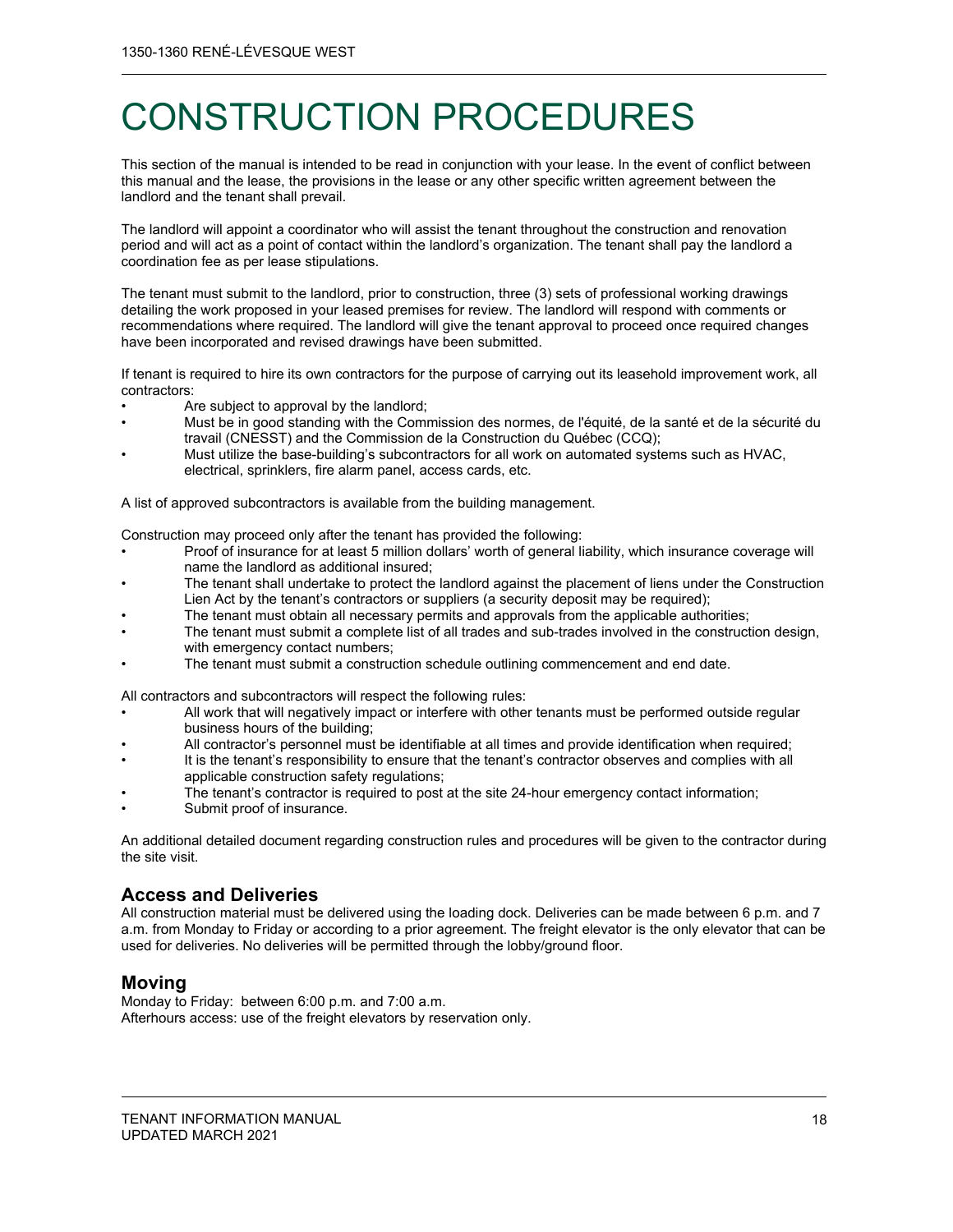## **Garbage**

Daily removal of garbage and construction debris generated by the work of a tenant's contractor will be tenant's responsibility. Please note that the removal of garbage and construction debris via bins or trucks is only permitted between the hours of 6:00 p.m. and 7:00 a.m. and only if prior arrangements have been made with the management office.

GWLRA encourages the use of contractors which use recycling methods and who attempt to source recycled materials.

## **Services Interruption**

Any temporary shutdown of services (electrical power, drinking water, sprinkler system, cooling system, etc.) must be planned in advance by the tenant, whether for himself or his subcontractors, in conjunction with the management office at least 2 full business days prior to commencement of the work.

## **Inspection of Tenant Work in Progress**

The landlord shall have unlimited access to the tenant's premises for the purpose of inspecting the tenant work in progress and the respect of construction procedures. Deficiencies in the tenant work shall be corrected by the tenant immediately upon notice from the landlord.

## **Work Areas**

All construction materials, tools, equipment and work benches must be kept within the tenant's premises throughout the construction period. All public lobbies, corridors, washrooms and stairs shall be kept clean and clear of construction materials at all times.

## **Washrooms**

Contractors are not to use the building washroom area for the cleaning or disposing of any construction materials. If there is any damage to the washrooms due to improper usage by the tenant's contractors, the tenant will be responsible for repair of all damages.

## **Workers' Compensation**

The tenant's contractor shall provide a current clearance certificate issued by the Commission des normes, de l'équité, de la santé et de la sécurité du travail (CNESST) and demonstrate that all employees engaged in the work are covered in accordance with the statutory requirements of authorities having jurisdiction.

#### **The landlord reserves the right to stop work without recourse by either the tenant or the tenant's contractor if building procedures are not respected.**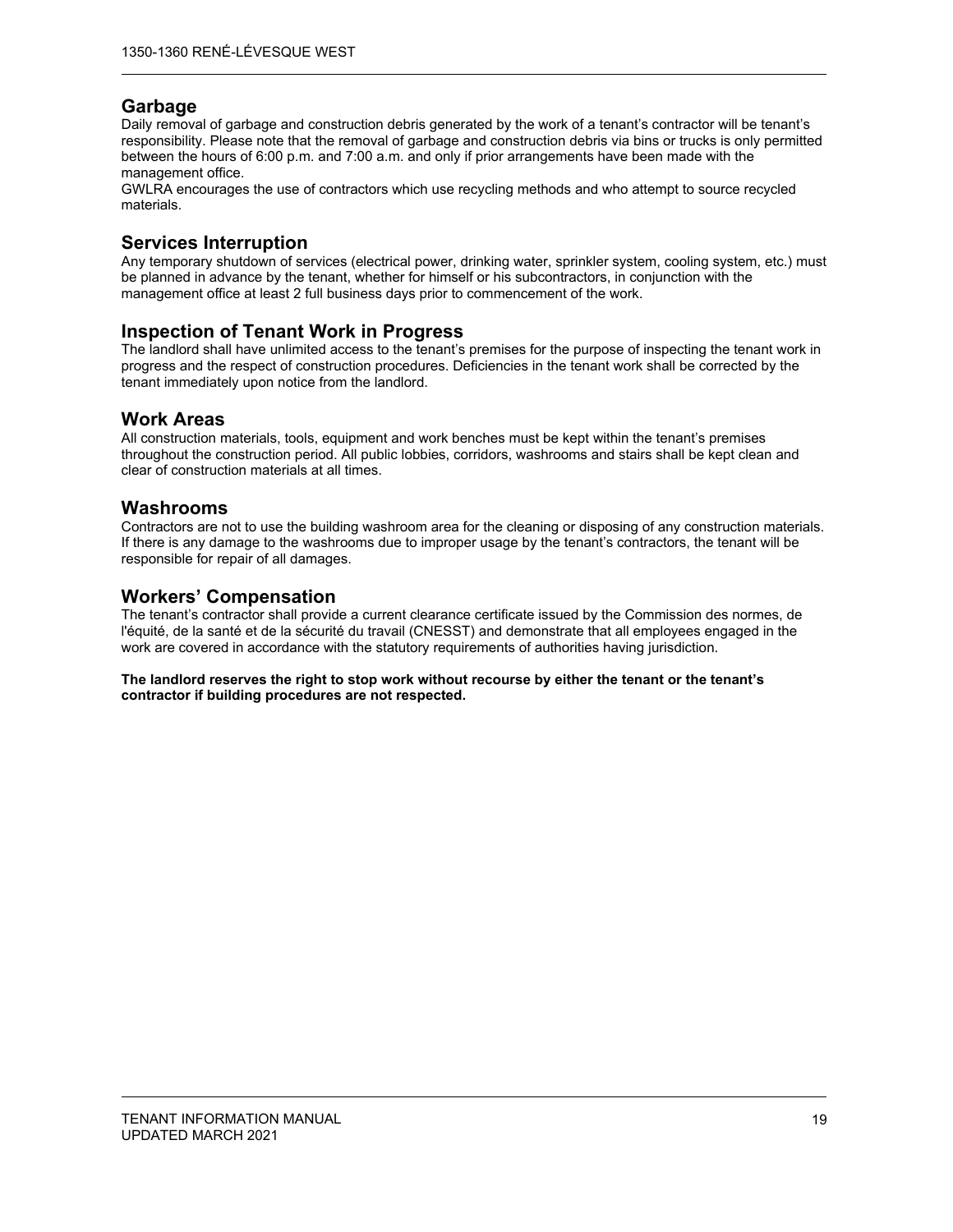## BUILDING RULES AND REGULATIONS

For more information on this topic, please refer to your lease where you will find a detailed description of the rules and regulations established for the building.

These rules and regulations are in place so that the building operates in the most efficient and equitable manner while also ensuring safety and comfort of all tenants. In addition, it is necessary to maintain and preserve the image and character of the building. All leases contain a schedule that clearly defines the building rules and regulations as set out at the time when the lease document was prepared. However, you should be aware that the following rules could be different than those stated in your lease as they do change from time to time, the lease will take precedence. The following is not at all encompassing but is intended to provide information on the most common rules and regulations currently in place for this property.

## **Canvassing, Soliciting, Peddling**

The tenant shall not perform, patronize or (to the extent under its control) permit any canvassing, soliciting or peddling in the building. Tenants encountering solicitors should contact building security or the management office and provide details.

## **Bicycles**

Bicycles are not permitted in the office towers or in any other common areas of the building. Bicycle racks are available in the parking garage accessible via de la Montagne Street.

## **Smoking**

Smoking is prohibited in the building. (Also applies to electronic cigarettes). Non-smoking areas have been established near the entrances of the complex and must be respected as per building regulations. Security strictly enforces these regulations.

## **Afterhours Access to Premises**

The landlord may require that all or any person entering and leaving the building at any time other than normal business hours, satisfactorily identify themselves and register at the security desk or with building management. The landlord may prevent any person from entering the premises unless provided with a key or access card or a security pass or other authorization from the tenant in a form satisfactory to the landlord, and may prevent any person removing any goods without proper written authorization.

## **Access by the Landlord for Maintenance and Repairs**

The tenant shall permit and facilitate the entry of the landlord, or those designated by it, into the premises for the purpose of inspection, repair, window cleaning and the performance of other janitorial services. The tenant shall provide unobstructed access to main heaters, ducts, janitorial and electrical closets and other facilities. The tenant shall not place any additional locks or other security devices upon any doors of the premises without prior written approval of the landlord and subject to any conditions imposed by the landlord for the maintenance of necessary access.

## **Cleaning**

The tenant shall not permit the premises to become untidy or unsightly to the extent that it is visible to other tenants or can be seen from the exterior of the building.

The tenant shall not employ any person other than the janitor staff of the landlord for the purpose of cleaning. The landlord shall be provided with a pass-key and shall be allowed admission into the premises.

## **Garbage Disposal**

The tenant shall not place any debris, garbage, trash or permit same to be placed or left in or upon any part of the building outside of the premises except areas designated by the landlord for such purposes. If the tenant is using perishable articles or generates wet garbage, the tenant shall provide suitable storage facilities approved by the landlord in writing. Wet garbage shall not, at any time, be mixed with normal, dry office waste.

## **Obstruction of Common Areas**

The entrances, lobbies, elevators, staircases and other similar facilities of the building are for access and egress usage only. The tenant shall not obstruct or misuse such facilities.